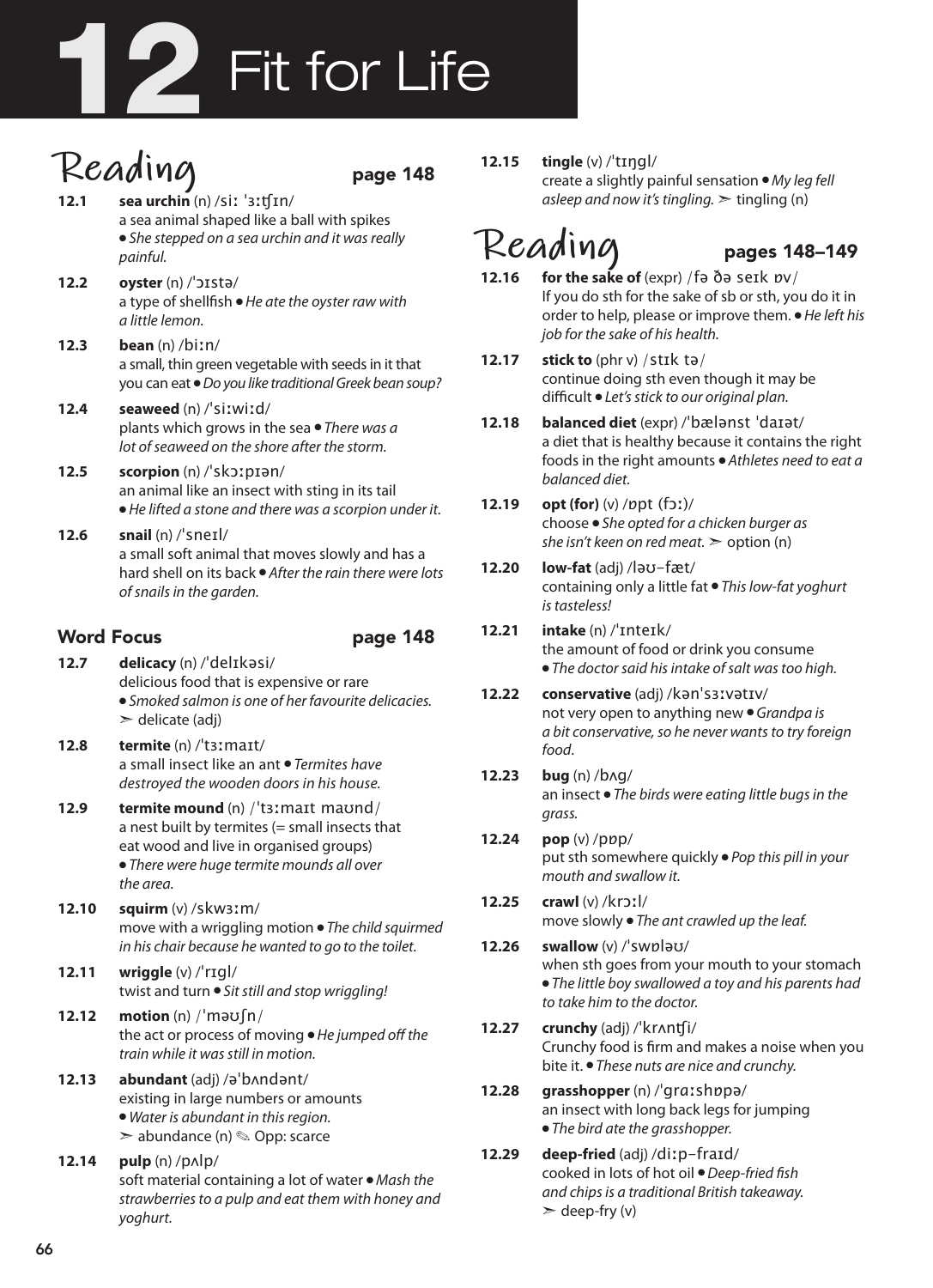- **12.30 cockroach** (n) /ˈkɒkrəʊʧ/ an insect that many people find disgusting ● *Mum screamed because there was a cockroach in the kitchen.*
- **12.31 creepy-crawly** (n) /ˈkriːpi-ˈkrɔːli/ an insect ● *Little George puts creepy-crawlies in his sister's hair, which makes her scream.*
- **12.32 tasty** (adj) /ˈteɪsti/ delicious ● *This meal is very tasty. Can I have some more?* ➣ taste (v, n) ✎ Opp: tasteless
- **12.33 magnesium** (n) /mɒgˈniːzɪəm/ a white, silvery coloured metal ● *He takes vitamins and magnesium every day while training for the marathon.*
- **12.34 iron** (n) /aɪən/ a common hard metal ● *If you are anaemic, take some iron.*
- **12.35 skip** (v) /skɪp/ not do sth that you usually do or should do ● *She was hungry because she had skipped breakfast.*
- **12.36 processed food** (n) /ˈprəʊsest fuːd/ food with substances added to it in order to preserve it or improve its colour ● *Processed food has many preservatives so it isn't good for you.*
- **12.37 unknowingly** (adv) /ʌnˈnəʊwɪŋli/ not realising what you are doing ● *The king unknowingly drank poison and died.*
- **12.38 make your mouth water** (expr) /meɪk jɔː maʊθ ˈwɔːtə/ If food makes your mouth water, it smells or looks so good you want to eat it. ● *Just looking at the food made my mouth water.*
- **12.39 whiff** (n) /wɪf/ a slight smell (often bad) ● *He got a whiff of fried onions from next door.*
- **12.40 put off** (phr v) /pʊt ɒf/ make sb dislike or not want to do sth ● *I didn't try the food – the smell put me off.*
- **12.41 spike** (n) /ˈspaɪk/ sth long and thin with a sharp point ● *There are spikes all over this fruit, so I can't touch it.* ➣ spiky (n)
- **12.42 sharp** (adj) /ʃɑːp/ able to cut easily ● *He cut himself on the sharp knife.* ➣ sharpen (v) ✎ Opp: blunt
- **12.43 garlic** (n) /ˈgɑːlɪk/ a plant like a small onion with a strong smell ● *I don't eat tzatziki because I don't like garlic.*
- **12.44 fibre** (n) /ˈfaɪbə/ the part of food that your body cannot digest ● *There is a lot of fibre in fruit and vegetables.*
- **12.45 packed** (adj) /pækt/ containing a lot of one thing ● *Fresh fruit salad is packed with vitamins.*
- **12.46 carbohydrate** (n) /kɑːbəˈhaɪdreɪt/ a substance that is found in foods like sugar, bread and potatoes and which provides your body with energy ● *Bread and sugar are high in carbohydrates.*
- **12.47 boost** (n) /buːst/ sth that helps sb or sth improve or increase ● *Passing that test was such a boost to her confidence.* ➣ boost (v)
- **12.48 bitter** (adj) /ˈbɪtə/

having a sharp strong taste ● *This food is too bitter to eat.* ➣ bitterness (n)

- **12.49 root** (n) /ruːt/ the part of a plant which is under the ground ● *Carrots and potatoes are my favourite root vegetables.*
- **12.50 fall to** (phr v) /fɔːl tuː/ If a job falls to sb, they are responsible for doing it. ● *After every meal, it always falls to Mary to wash the dishes.*
- **12.51 grate** (v) /greɪt/

cut into very small pieces using a tool with a rough surface ● *Please grate some cheese over my*   $pasta.$   $\ge$  grater (n)

- **12.52 squeeze** (v) /skwiːz/ press sth firmly in order to get liquid out of it ● *Squeeze the lemons and pour the juice into a glass.*
- **12.53 strainer** (n) /streɪnə/
	- a kitchen tool with lots of small holes in it that is used for separating solids from liquids ● *We need the strainer because the pasta is ready.*  $\ge$  strain (v)
- **12.54 paste** (n) /peɪst/ a soft smooth food made by crushing sth ● *Mix the flour and water into a paste and then add salt.*
- **12.55 chubby** (adj) /ˈtʃʌbi/ slightly fat in a pleasant way ● *She was a beautiful baby with brown hair and chubby cheeks.*

### **12.56 porcupine** (n) /ˈpɔːkjʊpaɪn/

an animal with spikes on its back ● *The porcupine is well protected from predators with its long sharp spikes.* 

- **12.57 pinch** (n) /pɪnʧ/ a very small amount ● *Add a pinch of salt and the soup is ready.*
- **12.58 toxin** (n) /ˈtɒksɪn/ a poison ● *There are many toxins in the polluted river, so don't go fishing there.* ➣ toxic (adj)
- **12.59 fatal** (adj) /ˈfeɪtl/ deadly ● *He never looked after his health and at the age of 60 he died of a fatal heart attack.*  $\blacktriangleright$  fatality
- **12.60 thrill** (n) /θrɪl/ an exciting experience ● *People do bungeejumping for the thrill of the experience.* ➣ thrill (v), thrilling (adj)
- **12.61 plentiful** (adj) /ˈplentifl/ abundant ● *Fruit is plentiful in the summer.*
- **12.62 thorn** (n) /θɔːn/ a small sharp pointed part of a plant ● *Careful! Those roses have thorns.*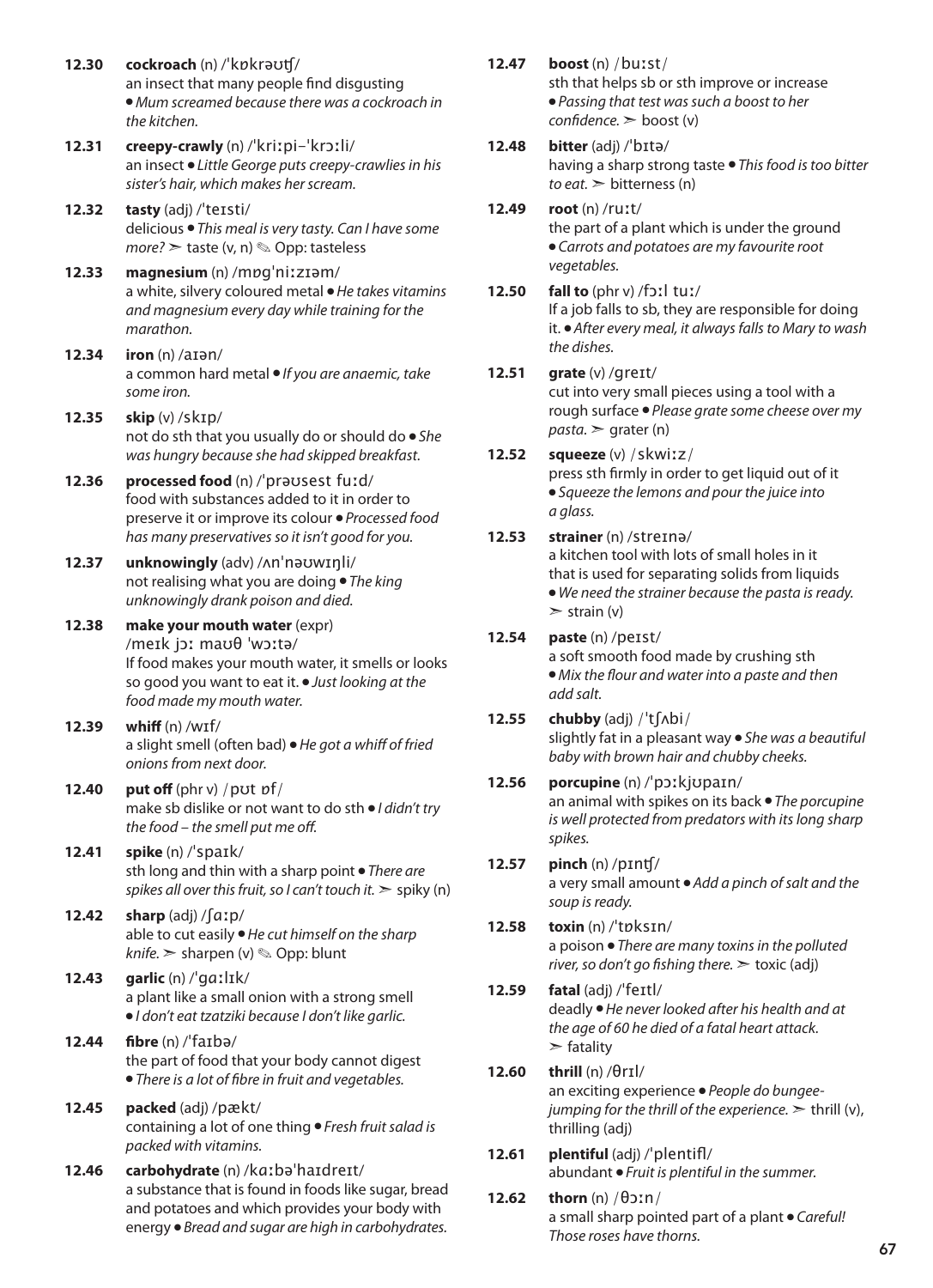- **12.63 husk** (n) /hʌsk/ the dry outer part of some seeds and nuts ● *Remove the husk and put the corn on a plate.*
- **12.64 odour** (n) /ˈəʊdə(r)/ a smell, especially an unpleasant one ● *How can I remove the odour of cooking from my curtains?*
- **12.65 overpowering** (adj) /ˌəʊvəˈpaʊərɪŋ/ very strong or powerful ● *There's an overpowering smell of fish in the kitchen.* ➣ overpower (v)

### Describing food

bitter crunchy deep-fried low-fat tasty

### Insects

bug cockroach creepy-crawly grasshopper termite

# $Vocabular$ <br>12.66 mineral (n) /'minaral/

- **12.66 mineral** (n) /ˈmɪnərəl/ a natural substance found in food which your body needs to stay healthy ● *Calcium is a mineral found naturally in milk.*
- **12.67 digest** (v) /daɪˈʤest/ change food in your stomach into substances that your body can use ● *Some people can't digest dairy products easily.* ➣ digestion (n), digestive (adj)
- **12.68 calcium** (n) /ˈkælsɪəm/ a mineral that is necessary for strong bones ● *Children need calcium for their bones to grow well.*
- **12.69 cure** (n) /kjʊə/ sth that makes you well ● *Grandma always said a cup of tea is a cure for any problem.*  $\geq$  cure (v)
- **12.70 workout** (n) /ˈwɜːkaʊt/ an exercise routine ● *He does a workout every evening at the gym.*
- **12.71 obese** (adj) /əʊˈbiːs/ very fat ● *He weighed 120 kilos and was warned by his doctor that he was obese.*  $\geq$  obesity (n)
- **12.72 session** (n) /ˈseʃn/ a period of time spent doing a particular activity ● *The athlete broke his leg in a training session.*
- **12.73 immune** (adj) /ɪˈmjuːn/ If you are immune to a disease, you cannot catch it. ● *I had chickenpox when I was a child, so I am immune to it.*  $\geq$  *immunity (n)*
- **12.74 operate** (v) /ˈɒpəreɪt/ cut into sb's body to repair or remove a part that is damaged ● *The surgeon must operate on you to remove your appendix.* > operation (n)
- **12.75 sick of** (adj) /sɪk ɒv/ fed up with ● *I'm sick of this wet weather. I wish it were sunny.*
- **12.76 diabetes** (pl n) /daɪəˈbiːtiːz/ a condition when sb has too much sugar in their blood ● *He has diabetes, so he cannot eat sweets.*  $\geq$  diabetic (n)
- **12.77 break out (in sth)** (phr v) /breɪk aʊt (ɪn ˈsʌmθɪŋ)/

If you break out in a rash, spots, etc, they suddenly appear on your skin. ● *I break out in spots if I eat chocolate.*

**12.78 surgeon** (n) /ˈsɜːʤn/

a doctor who performs operations ● *The surgeon operated on my knee.* ➣ surgery (n), surgical (adj)

### **12.79 chickenpox** (n) /ˈʧɪkɪn pɒks/ an infectious illness which causes spots on your

skin and a fever ● *The child caught chickenpox at nursery school.*

- **12.80 braces** (pl n) /ˈbreɪsɪz/ metal wires that people wear on their teeth to make them grow straight ● *Charlie got braces because his front teeth stick out.*
- **12.81 contact lenses** (pl n) /ˈkɒntækt ˈlensɪz/ a small round piece of plastic that you put on your eye to help you see clearly ● *The actor had to wear blue contact lenses for the role.*
- **12.82 first-aid kit** (n) /fɜːst-eɪd kɪt/ a box with things you need in case sb is hurt ● *There is a first-aid kit in the bathroom with some painkillers in it.*
- **12.83 hot water bottle** (n) /hɒt ˈwɔːtə ˈbɒtl/ a rubber container full of hot water, used to make a bed warm ● *It was a very cold night so I put a hot water bottle in my bed to keep me warm.*
- **12.84 stethoscope** (n) /ˈsteθəskəʊp/ an instrument used for listening to sb's chest ● *The doctor listened to my heart with a stethoscope.*

# **Grammar** page 151

**12.85 sneeze** (v) /sniːz/ If you sneeze, air suddenly comes from your nose, making a noise. ● *Pepper can make you sneeze.*  $\ge$  sneeze (n)

# **Listening** page 152

- 
- **12.86 apply** (v) /əˈplaɪ/ put sth such as paint or cream on a surface ● *Apply the cream to your face.*
- **12.87 commentator** (n) /ˈkɒmənteɪtə(r)/ sb who describes an event while it is happening on television or radio ● *Why do sports commentators always shout?*
- **12.88 pork** (n) /pɔːk/ meat from a pig ● *Do you eat pork?*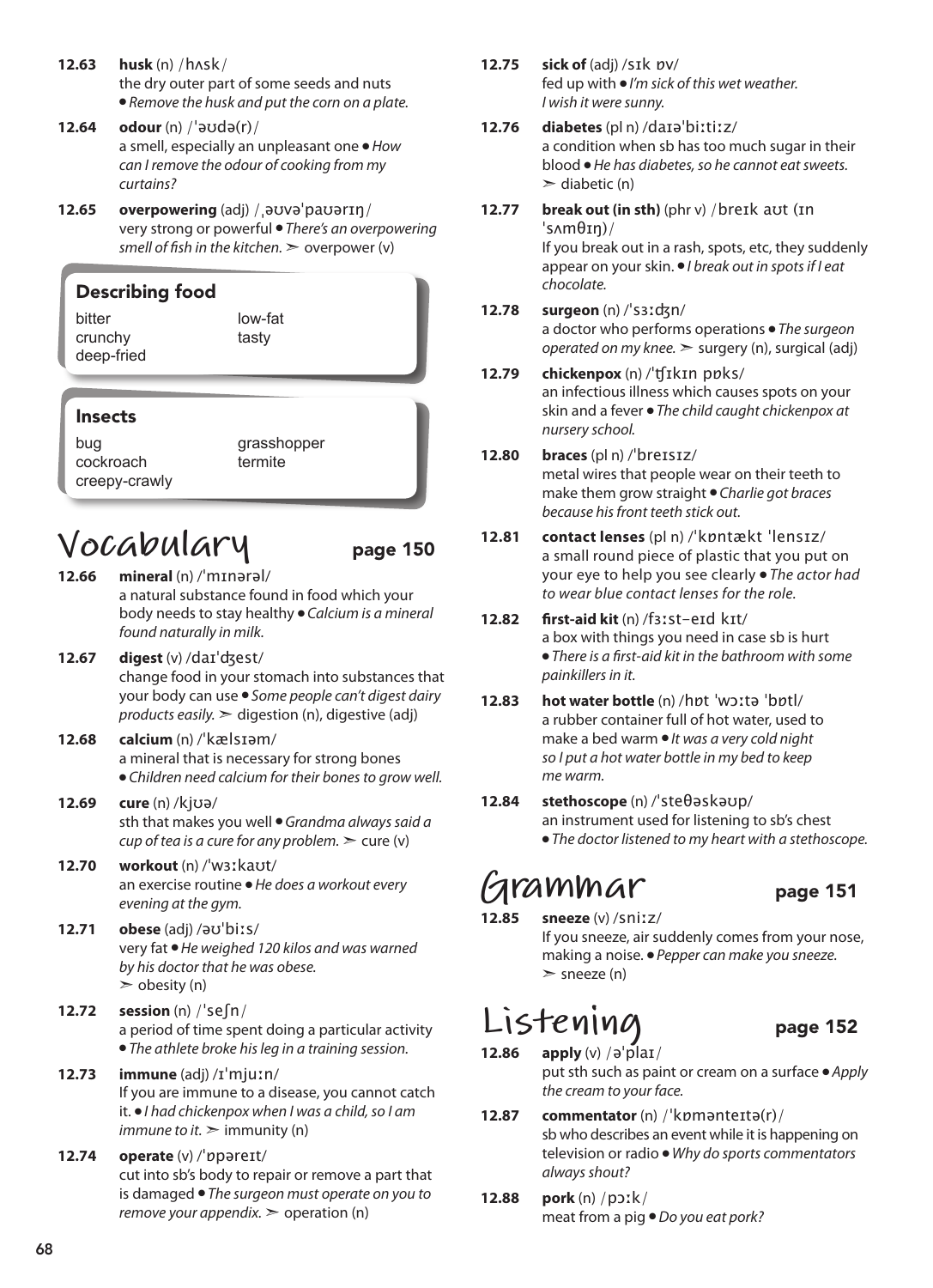# **Speaking** page 153

**12.89 be obsessed (with)** (expr) /bi əbˈsest wɪð/ think or worry about sth all the time so that you cannot think about anything else ● *He's so obsessed with money!* ➣ obsession (n)

## **Grammar** page 154

- **12.90 shift** (n) /ʃɪft/ a period of time during the day or night when sb works ● *Are you on the night shift this week?*
- **12.91 under no circumstances** (expr) /ˈʌndə nəʊ ˈsɜːkəmstənsɪz/ not for any reason ● *Under no circumstances should you open that door.*
- **12.92 miracle** (n) /ˈmɪrəkl/ sth that happens or works in a way that you did not expect was possible ● *There is no miracle cure for cancer.*
- **12.93 anti-wrinkle cream** (n) /ænti rɪŋkl kriːm/ a cream that promises to stop or reduce the signs of ageing on sb's skin ● *Do anti-wrinkle creams really work?*
- **12.94 wound** (n) /wuːnd/ an injury made by a knife or bullet ● *The soldier's wound prevented me from walking.* > wound (v), wounded (adj)
- **12.95 gauze** (n) /gɔːz/ thin cotton with very small holes in it that is used for tying around a wound ● *The nurse placed gauze over the cut to keep it clean.*
- **12.96 infected** (adj) /ɪnˈfektɪd/ full of bacteria  $(=$  small living things that can cause disease) ● *The cut on her finger had become*   $infected.$   $\geq$  infect  $(v)$ , infection  $(n)$
- **12.97 low-calorie** (adj) /ləʊ-ˈkæləri/ Low-calorie food has few calories (units for measuring the amount of energy that food will produce) ● *Eat low-calorie food to lose weight.*
- **12.98 elegant** (adj) /ˈelɪɡənt/ attractive and designed well ● *She was wearing an elegant blue dress.* ➣ elegance (n)
- **12.99 crisp** (adj) /krɪsp/ pleasantly hard when you bite it ● *He bit into the crisp biscuit.*
- **12.100 powdered** (adj) /ˈpaʊdəd/ ● *I don't like powdered milk in my coffee.*  $\geq$  powder (n, v)
- **12.101 ingredient** (n) /ɪŋˈgriːdiənt/ one of the foods that you use to make a particular food ● *The main ingredient in bread is flour.*
- **12.102 oven** (n) /ˈʌvn/ a piece of equipment shaped like a box with a door on the front in which food is cooked ● *She took the cake out of the oven.*

# **Use your English** page 155

- **12.103 come round** (phr v) /kʌm raʊnd/ become conscious again ● *She fainted and it took a few minutes for her to come round.*
- **12.104 come down with** (phr v) /kʌm daʊn wɪð/ get an illness ● *He's not going to work as he's come down with a cold.*
- **12.105 fight off** (phr v) /faɪt ɒf/ try hard to get rid of sth like an illness ● *Regular exercise improves your immune system, which helps you fight off infections.*
- **12.106 get over** (phr v) /get ˈəʊvə/ get better from an illness ● *It took me ten days to get over that terrible flu.*
- **12.107 pass out** (phr v) /pɑːs aʊt/ faint; lose consciousness ● *It was so hot and airless in the room that I passed out.*
- **12.108 resist** (v) /rɪˈzɪst/ not be harmed by sth ● *If you drink this hot soup, it will help you resist a bad cold.*  $\ge$  resistance (n)
- **12.109 faint** (v) /feɪnt/ lose consciousness ● *Mum fainted when she heard the bad news.*
- **12.110 recover** (v) /rɪˈkʌvə/ get better after an illness ● *He recovered from his cold and went back to work.*  $\ge$  recovery (n)
- **12.111 flu** (n) /fluː/ a common illness like a very bad cold, which you can get from other people ● *Mike is still in bed with the flu.*
- **12.112 sufficient** (adj) /səˈfɪʃənt/ enough ● *Is there a sufficient amount of milk in the fridge for the weekend?* ➣ sufficiently (adv)
- **12.113 supply** (n) /səˈplaɪ/ an amount of sth that is available for use ● *Always take a large supply of food with you when you go camping.* ➣ supply (v)
- **12.114 nutrient** (n) /ˈnjuːtrɪənt/ a chemical or food that plants and animals need to live and grow ● *There are nutrients in the ground which help plants grow.*
- **12.115 intake** (n) /ˈɪnteɪk/ the amount of sth that you eat or drink ● *You need to reduce your daily sugar intake.*
- **12.116 recovery** (n) /rɪˈkʌvəri/ when you are well again after an illness ● *The doctor says she will make a full recovery.*   $\triangleright$  recover (v)

**12.117 appetite** (n) /ˈæpɪtaɪt/ a desire for food ● *He has an enormous appetite and eats enough for three people.*   $\geq$  appetising (adj)

**12.118 temperature** (n) /ˈtemprəʧə/ how hot or cold sb is ● *Mum took my temperature with a thermometer.*